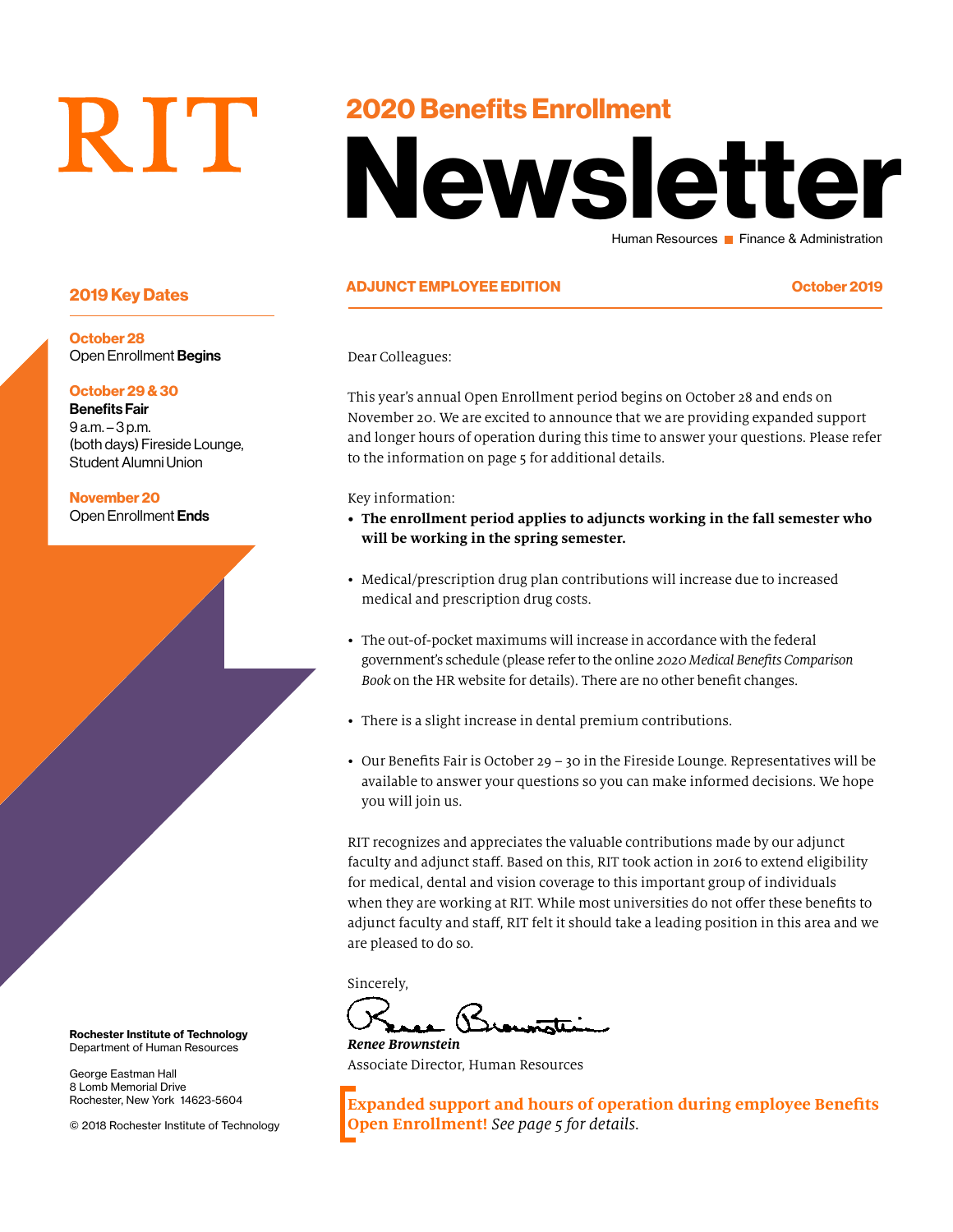# Who must **Enroll?**

For those working in the fall semster, your current medical, vision, and dental continues automatically into 2020, provided you are working in the spring semester.

#### Now is your opportunity to make a change

Adjucts are eligible for health care benefits when they work. If you are working in the fall and will work in the spring, the Benefits Open Enrollment period is **your only opportunity to enroll, change, or cancel most of your benefits elections,** unless you have a qualified family or employment status change during the year. These events include:

- **Marriage**
- **Birth or adoption of a child**
- **Divorce**
- **Death of a spouse or dependent**
- **A change in employment** (e.g., spouse or child gaining or losing employment, or your status changing from part time to full time)

If you experience one of these events and want to elect, change, or cancel your coverage, under IRS rules, you must notify the Human Resources Department **within 31 days of the event, even if you do not yet have the required proof as explained below.** Otherwise, you must wait until the next Open Enrollment for a January 1 effective date. In addition, please note that the event must be consistent with the change you want to make (e.g., changing from two-person to family coverage after the birth of a child).

To add a family member, proof of eligibility is required. Please refer to the Family Member Verification link on the benefits website for more information about required documents.

You can make changes to the following benefits, which will be effective January 1, 2020:

- Medical
- Vision

If you do not take action during the open enrollment period, you will not be able to make changes to these benefits during the year, except as described at the left. Your 2019 benefits elections for the benefits listed here will continue into 2020 for those working in the fall and spring semesters.

Reminder About Dental Coverage RIT offers a dental open enrollment every other year. This fall is not an open enrollment period for dental coverage. Your current election will continue into 2020 when you work and you cannot make a change to that election.

#### IMPORTANT NOTE

Elections made for the spring semester will be in effect for the entire calendar year, provided you are working. For those who work in the spring but not the fall, your adjunct coverage will end May 31, 2020 and you will be offered continuation of coverage under COBRA. NEW! If you then work in the fall semester, we will automatically set up the benefits you had in the spring.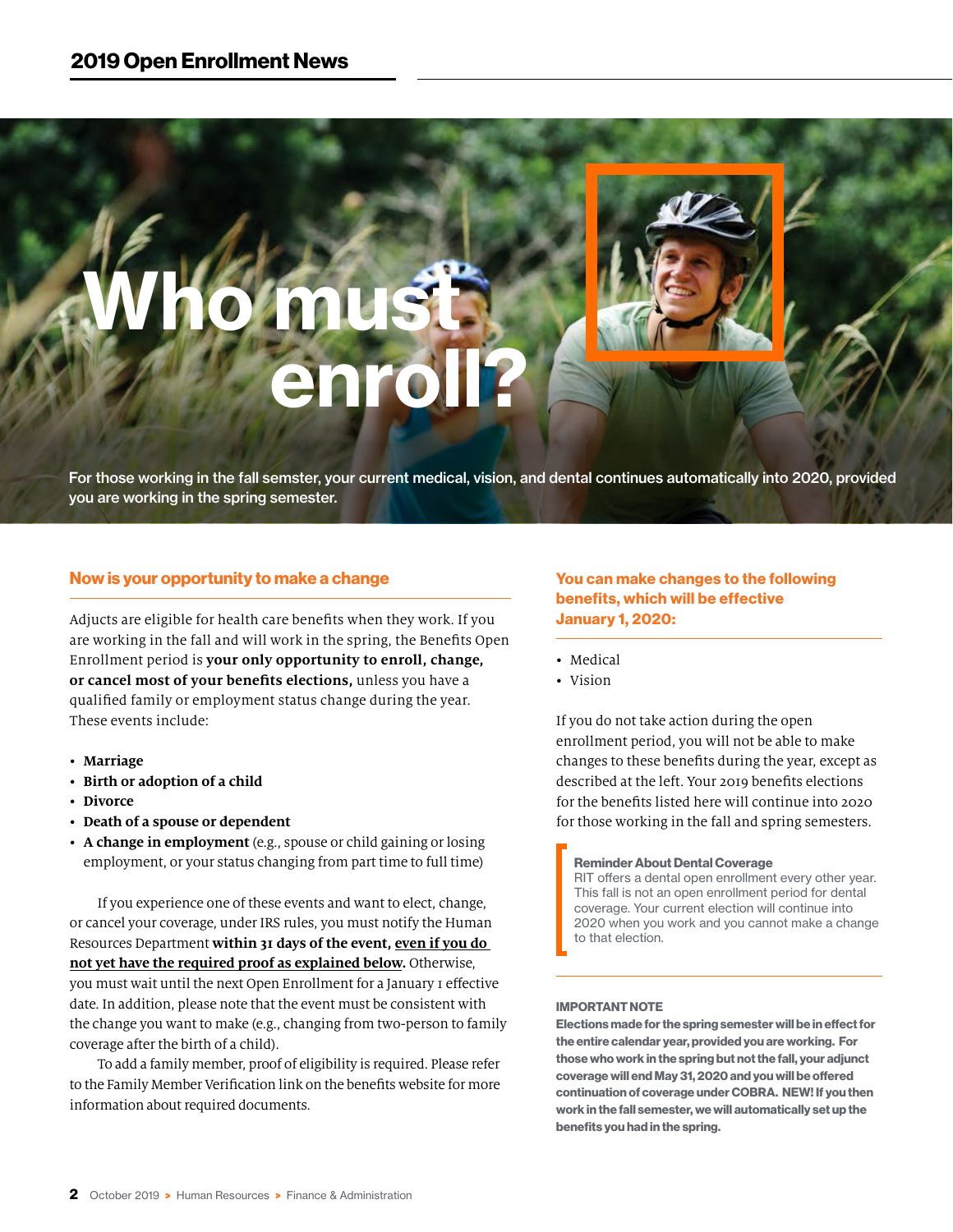#### How to Enroll

Those who are working in the fall and expect to work in the spring can enroll, change, or cancel your medical and/or vision coverage. Please complete the form called Benefits Enrollment/Change Form—Adjunct Employees, which is found at the forms link on the benefits website at rit.edu/benefits. You will find the 2020 contribution amounts on page 9. Remember, you are eligible for coverage in terms in which you work. If you are working in the fall and will be working in the spring, coverage will be effective January 1, 2020



# 2019 Benefits Fair

#### October 29 & 30

9 a.m. – 3 p.m. (both days) Fireside Lounge, Student Alumni Union

Representatives available from:

- Medical and Dental (Excellus BlueCross BlueShield)
- RIT Prescription Drug (OptumRx)
- Wegmans Pharmacies
- Rochester Regional Health and On-Campus Primary Care Practice
- Beneflex (Lifetime Benefit Solutions)
- Vision Care Plan (VSP)
- Retirement Plan Recordkeepers (Fidelity and TIAA)
- Life, AD&D, and Disability Insurance (Prudential)
- Employee Assistance Plan (GuidanceResources)
- Identity Theft Protection (IdentityForce)
- Legal Services Plan (Hyatt)
- New York's 529 College Savings Program
- Auto/Home Owner's Insurance (Mercer)
- Home Owner Partnership (City of Rochester)
- Advantage Federal Credit Union
- RIT's Better Me Employee Wellness Program
- RIT's Human Resources, Ombuds Office, Staff Council, NTID Audiology Center, Information Security Office

Free Services Including:

Chair Massages Blood Pressure Checks Body Fat Analysis Register for Virgin Pulse - *see page 4*

## Enter and Win!

Prize Drawings & Free Giveaways UNDER IRS REGULATIONS, PRIZES MAY BE TAXABLE.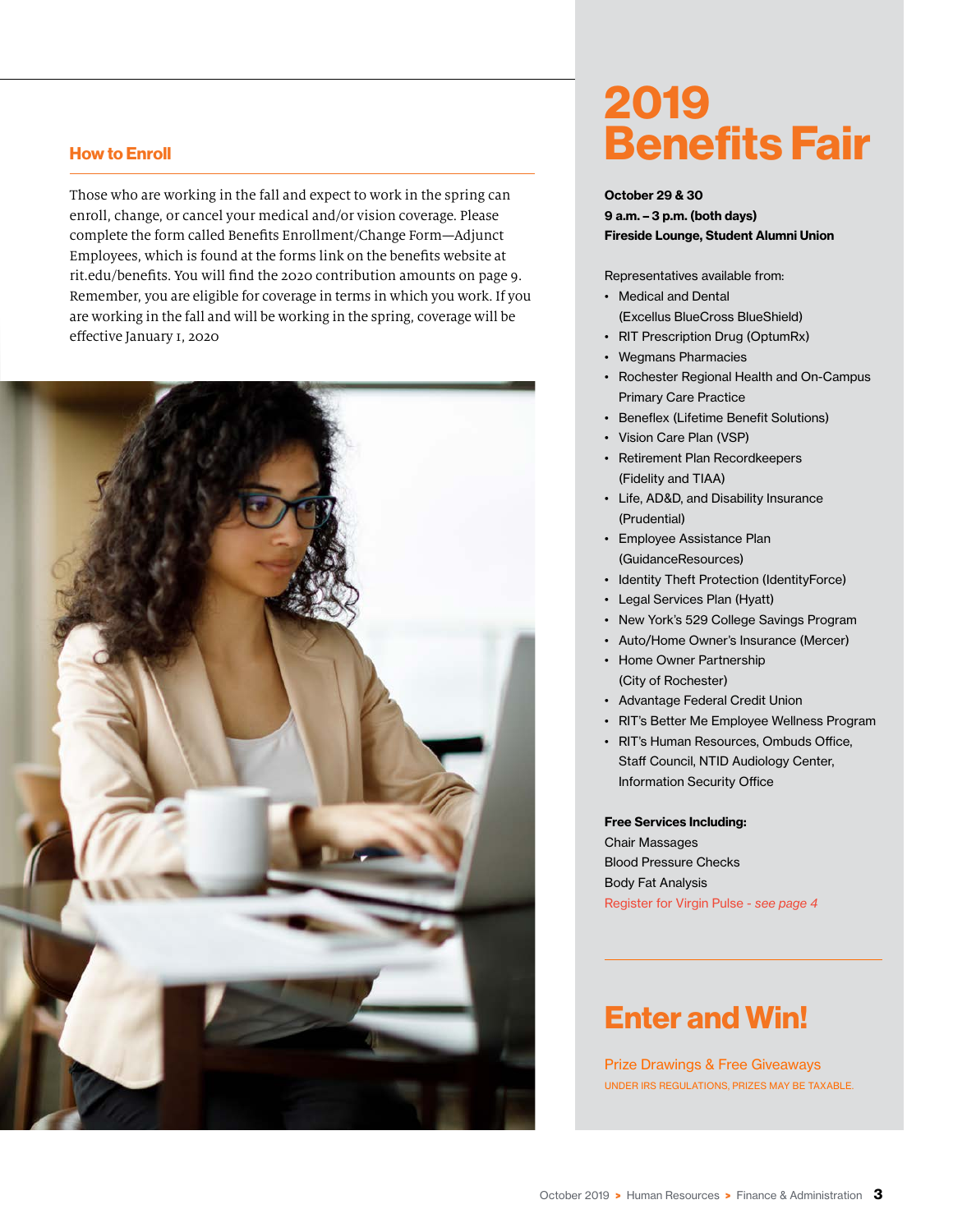#### Telemedicine: Doctor visits wherever you are, whenever you want

When you're feeling achy, stuffy, and feverish, you may not want to drive to your doctor and sit in a waiting room. Telemedicine, with MDLive, gives you fast access to medical and behavioral health care 24 hours a day, seven days a week from the comfort of your home, desk, or hotel room. All you need to do is activate it through your online Excellus member account and download the MDLIVE app.

Rest assured, MDLive health care professionals deliver quality care, but more conveniently from your phone, tablet, or computer.

#### **When should you use telemedicine?**

- Instead of going to urgent care or the emergency room for minor and non-life-threatening conditions
- Whenever your primary care doctor is not available
- If you live in a rural area and don't have access to nearby care
- When you're traveling for work or on vacation

#### **Here are some of the common medical conditions treated with telemedicine:**

| <b>Adults</b>       |                         |
|---------------------|-------------------------|
| Allergies           | Nausea & Vomiting       |
| Cold & Flu          | Pink Eye                |
| Ear Infections      | Rashes                  |
| Fever               | Sinus Infection         |
| Headache            | Sunburn                 |
| Joint Aches & Pains | Urinary Tract Infection |

Children Cold & Flu Constipation Earache Fever Nausea & Vomiting Pink Eye

#### **Telemedicine is great for the mind as well as the body.**

In addition to access to medical doctors, you can also video conference with a psychiatrist or choose from a variety of licensed therapists from the privacy of your own home. You can even schedule recurring appointments to establish an ongoing relationship with one therapist. If you think behavioral health counseling might be right for you, take a free online assessment at MDLIVE.com/BH-Assessments. Here are some conditions people rely on behavioral health telemedicine for:

- Addiction
- Panic Disorders
- Eating Disorders
- Bipolar Disorders
- Stress
- Grief and Loss
- Depression
- Trauma and PTSD
- LGBTQ Support

#### **Don't wait until you need it. There are four easy ways to register for telemedicine today.**

- 1. **Web**—Register/Log in at ExcellusBCBS.com/Member
- 2. **App**—Download the MDLIVE app
- 3. **Text**—Text EXCELLUS to 635483
- 4. **Voice**—Call 1-866-692-5045

#### RIT Health Care Partnership Reminders

#### *Take Advantage of Our Partnership with Wegmans Pharmacies*

RIT has had a preferred pharmacy arrangement with Wegmans Pharmacies for many years. This means you will have lower copays at Wegmans compared to other retail pharmacies. In addition, you can purchase a 90-day supply of a maintenance medication at Wegmans, which you cannot do at any other retail pharmacy. You can find the copay details in the *Medical Benefits Comparison Book* found on the Open Enrollment web page or in the Health Care section of the benefits website.

Wegmans offers free home shipping so even if a Wegmans pharmacy is not convenient to your home, you can still take advantage of lower copays for your maintenance medications.

#### *Rochester Regional Health (RRH)*

You will find a primary care practice right here on the RIT campus called Rochester Regional Health Family Medicine at RIT. If you are looking to make a change in your Primary Care Physician (PCP), Dr. Eric Wilcox is accepting new patients. And, the good news is that your copay for an office visit at the on-campus practice is only \$15! There is also an outpatient lab located adjacent to the practice where you can have blood drawn or provide a urine sample. For more details, including hours and contact information, check out their website at [https://www.rit.edu/affiliate/](https://www.rit.edu/affiliate/rrh/family-medicine-practice) [rrh/family-medicine-practice.](https://www.rit.edu/affiliate/rrh/family-medicine-practice)

If you do not go to the on-campus practice for your care, you would still be eligible for the RRH Copay Option, which has lower copays than if you go to non-RRH providers. The lower copays apply to office visits, emergency room visits, inpatient hospitalization, and outpatient facility. The lower copays do not apply to tests, treatments or any other services (e.g., allergy shots, chiropractic services, physical therapy, x-rays, etc.). For more details, refer to the Medical Benefits Comparison Book, found on the Open Enrollment web page or in the Health Care section of the benefits website.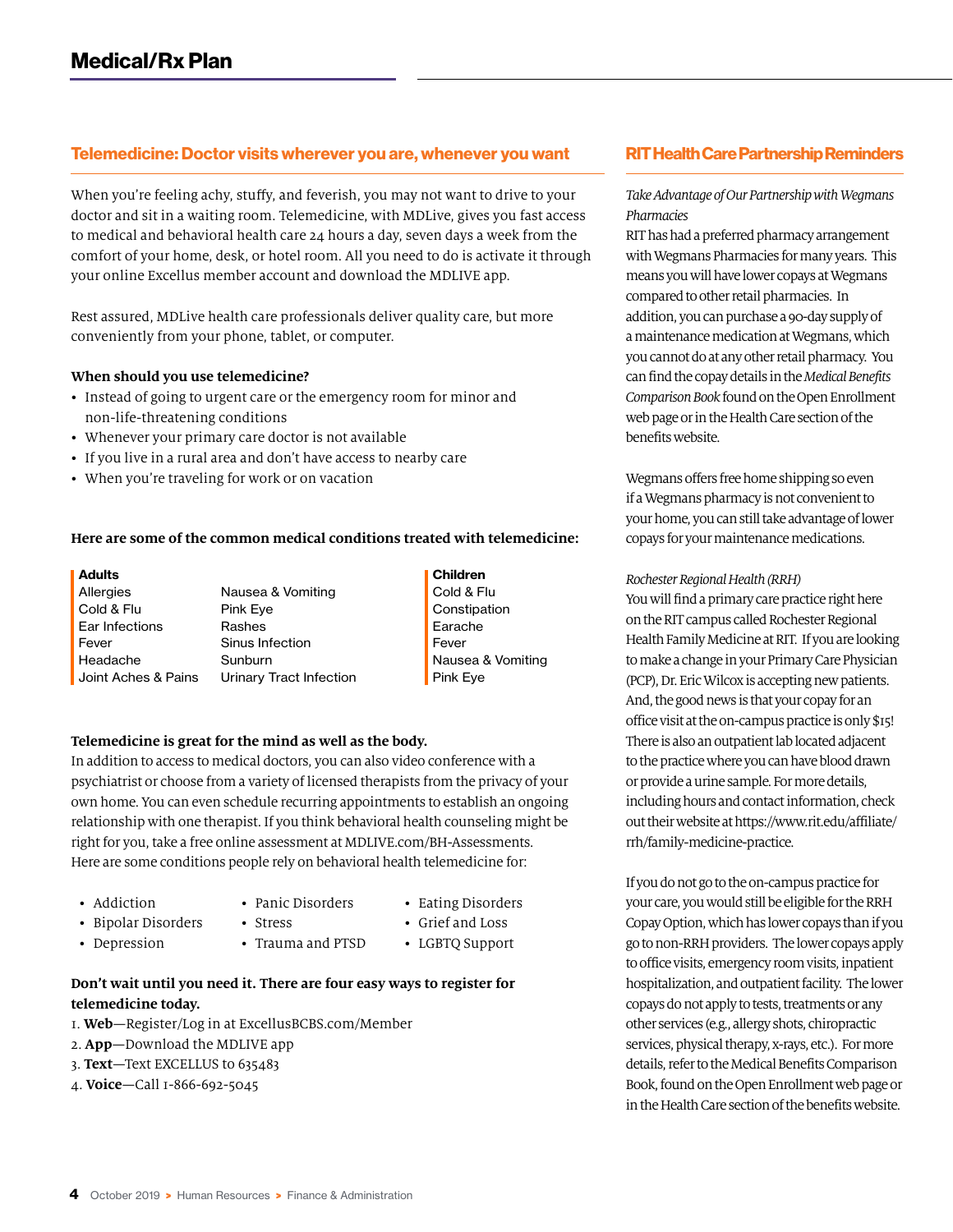#### TruHearing® Hearing Aid Discount Program through RIT's Vision Care Coverage

If you participate in RIT's vision care coverage with VSP, you and your family members can save up to 60% on hearing aids if purchased through TruHearing.

TruHearing provides members with:

- Access to a national network of more than 3,800 hearing health care providers
- Three provider visits for fitting and adjustments
- A 45-day trial
- Three-year manufacturer warranty for repairs and one-time loss and damage replacement
- 48 free batteries per hearing aid
- Deep discounts on batteries shipped directly to your door

Here's how it works:

- **• Members call TruHearing**. Members and their family call 877-396-7194 and mention VSP.
- **• Schedule an exam**. TruHearing will answer questions and schedule a hearing exam with a local provider.
- **• Attend appointment**. The provider will perform a hearing exam, make a recommendation, order the hearing aids through TruHearing, and fit them for the member.

Learn more about this VSP Exclusive Member Extra at www.truhearing.com/vsp or call 877-396-7194/V with questions.



#### Expanded Support for Open Enrollment

We've expanded our support and hours of operation during Open Enrollment to help you with your questions and concerns. In addition, we are offering new ways you can get the information you are looking for.

- **NEW! Self-Service—We've collected commonly asked questions and created a self-service option that's accessible 24/7. It's very easy to search (***think Google***) for quick answers. We'll continuously add to this self-service option as we receive new questions. Look for the Open Enrollment Self-Service link on the Benefits homepage (rit.edu/ benefits).**
- **NEW! Submit a ticket**—Submit your question/concern online through our new web form by visiting rit. edu/benefits and clicking the **Submit a ticket** link. A ticket will be automatically created and assigned to a staff member who will help you get the information you need.
- **Call**—If you call HR's main number [585-475-2424] and push the new prompt **(1)**, you will be directed to dedicated staff who are trained to answer your Open Enrollment questions. And if they don't have the answer, they have a direct path of escalation to benefits specialists who will assist you.

Our expanded hours of operation during the open enrollment period (October 28 – November 20) are Monday – Friday 7:30 a.m. – 6 p.m. to take your calls, but you can use selfservice and submit tickets seven days a week and we will respond by the next business day.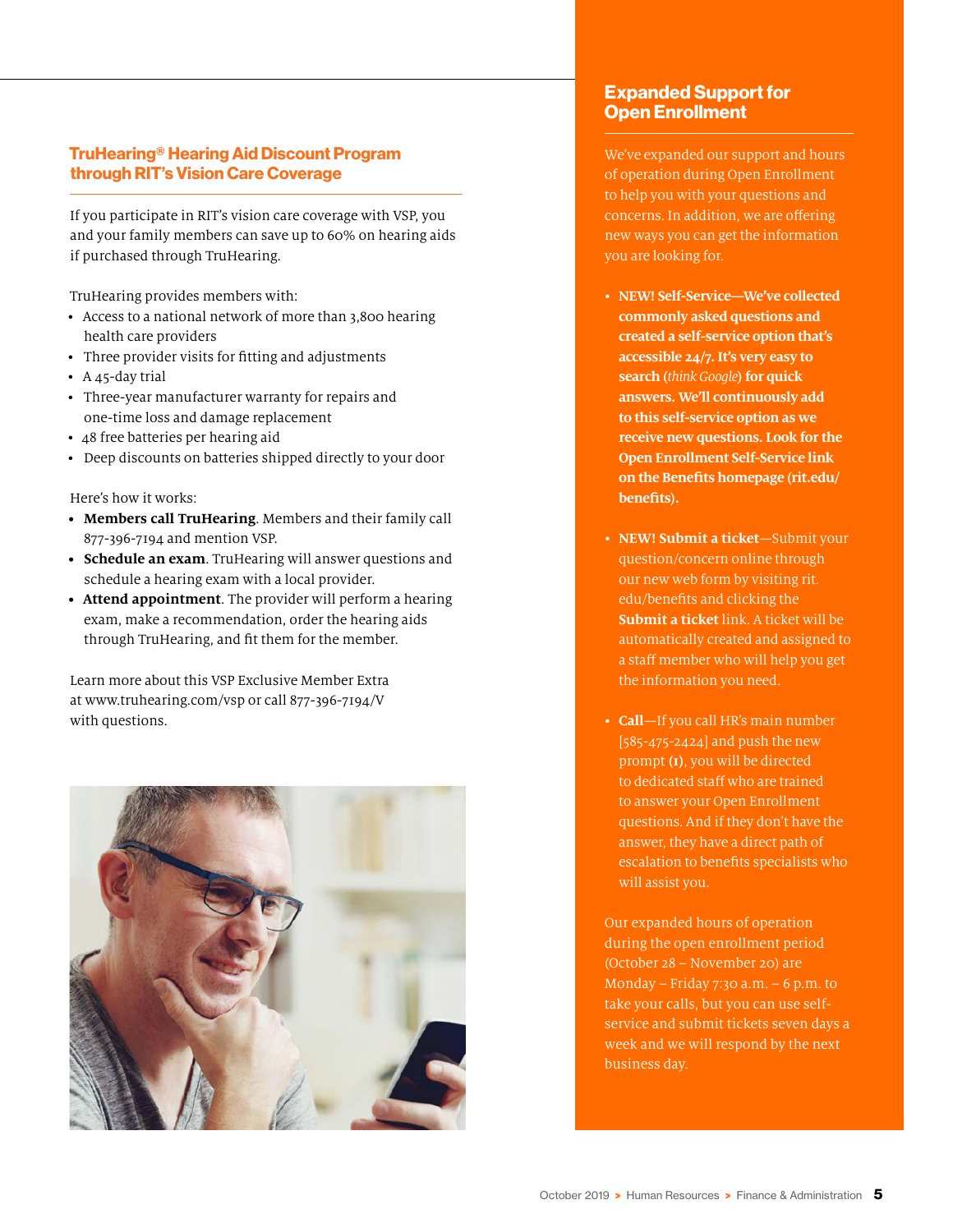As a reminder, New York State Paid Family Leave (NYS PFL) began in 2018 to provide job-protected, partial-paid leave for eligible employees to:

- bond with a new child,
- care for an eligible family member with a serious health condition, or
- help relieve family pressures when an eligible family member is called to active military service.

New York state recently announced the 2020 benefit:

- The benefit will increase to 60% of pay (currently 55%), with a maximum weekly benefit of \$840.70.
- The maximum duration for NYS PFL will remain at 10 weeks in a 12-month period.

You will find the updated information in the Income Protection section of the HR website.

#### New York State Paid Family Leave

NOTE: if you began an NYS PFL covered absence in 2019 and you have additional approved time in 2020 for the same claim, your benefit will continue to be based on the 2019 rules.

If you have questions about your specific situation, please contact Patricia Britt in Benefits at pjbpsn@ rit.edu or by phone at 585-475-2429/V.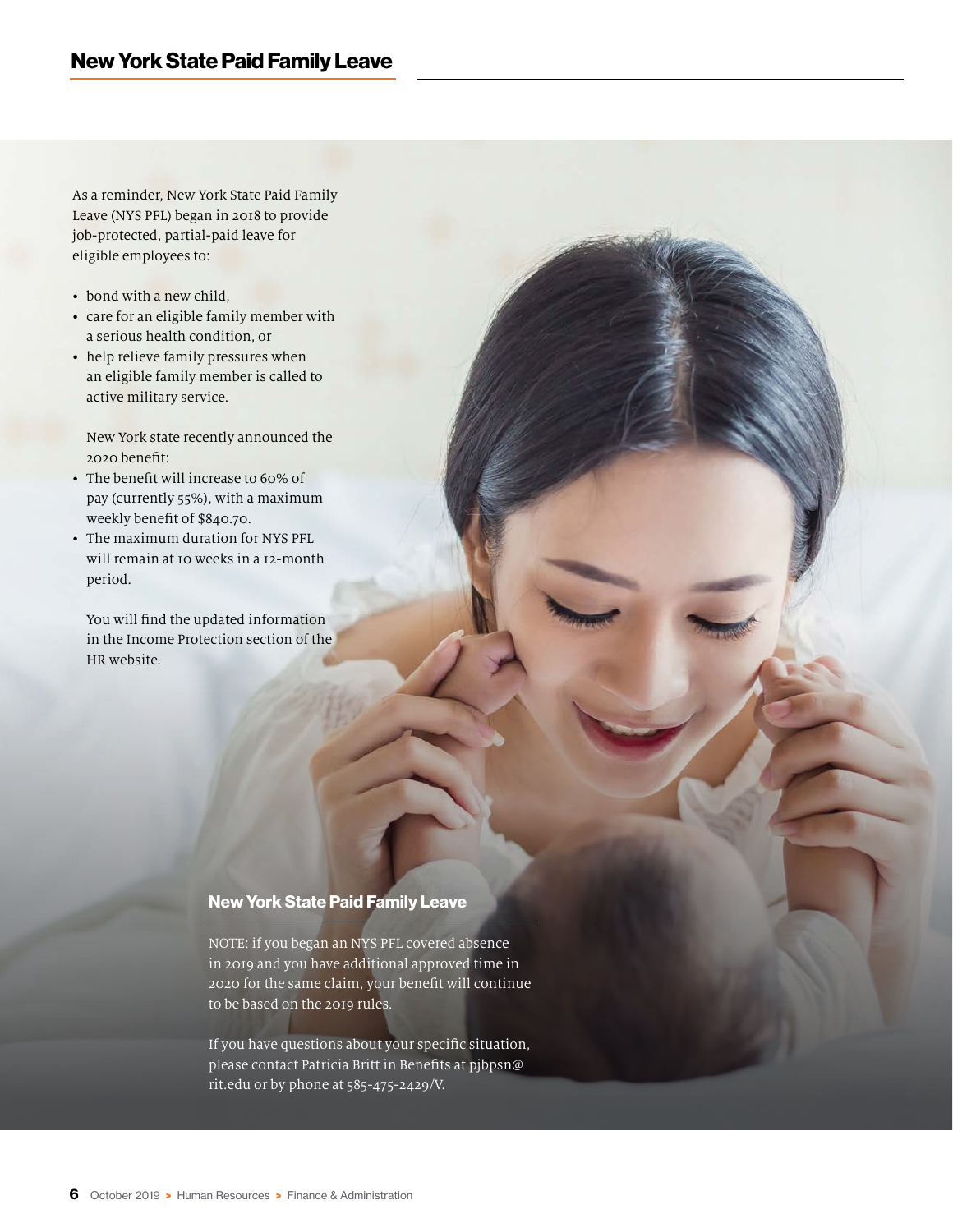#### Excellus Online Tools: Get More from your Plan

Making the most of your health plan isn't complicated. When you sign up for an Excellus BlueCross BlueShield online member account, you get instant access to a variety of tools and other resources.

- 1. **My Account—**Create a full access online account. You can opt in to paperless communications to go fully digital.
- 2. **Find a Doctor or Dentist—**Easily find access to care locally, nationally, and globally.
- 3. **Benefits & Coverage—**View a quick summary of your plan details.
- 4. **Claims—**Your online account allows you to submit and view claims.

Download the Excellus BCBS app on your smartphone and take your health plan with you for on-the-go access 24 hours a day. Through the app you can:

- View your member card
- Find a provider or medical facility
- Access your benefits and claims information

#### 2019 Out-of-Pocket Maximums

As required under federal law, RIT's medical/prescription drug (Rx) plans have out-of-pocket maximums. These maximums provide important protection for the few people who have high out-of-pocket medical/Rx expenses, since it limits the total amount you will have to pay during the plan year for eligible expenses.

The federal government generally increases these amounts annually and will do so again for 2019. When this occurs, RIT increases the medical and/or Rx out-ofpocket maximums accordingly. For 2019, both medical and prescription drug plan out-of-pocket maximums both in and out of network will increase. For details, please refer to the Medical Benefits Comparison Book on the HR Benefits website.

#### Reminder About Privacy Laws

Privacy laws prohibit health care providers and insurance companies from disclosing to another person, such as a family member, protected health information (PHI) related to your health coverage without your written authorization. Complete an authorization if you or a family member (age 18 or older) wish to designate an individual to receive information about your health care coverage and protected health information.

For Excellus, the information is in the Manage Your Privacy link on the Excellus website. For OptumRx, the authorization form to download and complete is in the Tools & Resources section of the OptumRx website. Check with your health care providers about what they need.

#### Important Reminder: Review and Update Beneficiary Designations

Are your beneficiary designations up to date? Do you know who you named as your beneficiary for your retirement savings?

Events such as death, marriage, having a child, and divorce can drastically change your life. It's important that you regularly review your beneficiary designations to ensure they are up to date.

The decision to change beneficiaries depends on many factors as well as your own personal and financial situation. It is important to make updates and changes in a timely manner to ensure your benefits are distributed the way you wish them to be.

You will find information on how to update beneficiaries in the retirement plan section of the RIT HR website. If you have retirement savings at both Fidelity and TIAA, you should review and update beneficiaries at both organizations; they are separate designations.

Please remember, the unexpected can happen at any time. Don't put your loved ones in a bad situation because you didn't take the time to designate your beneficiaries.

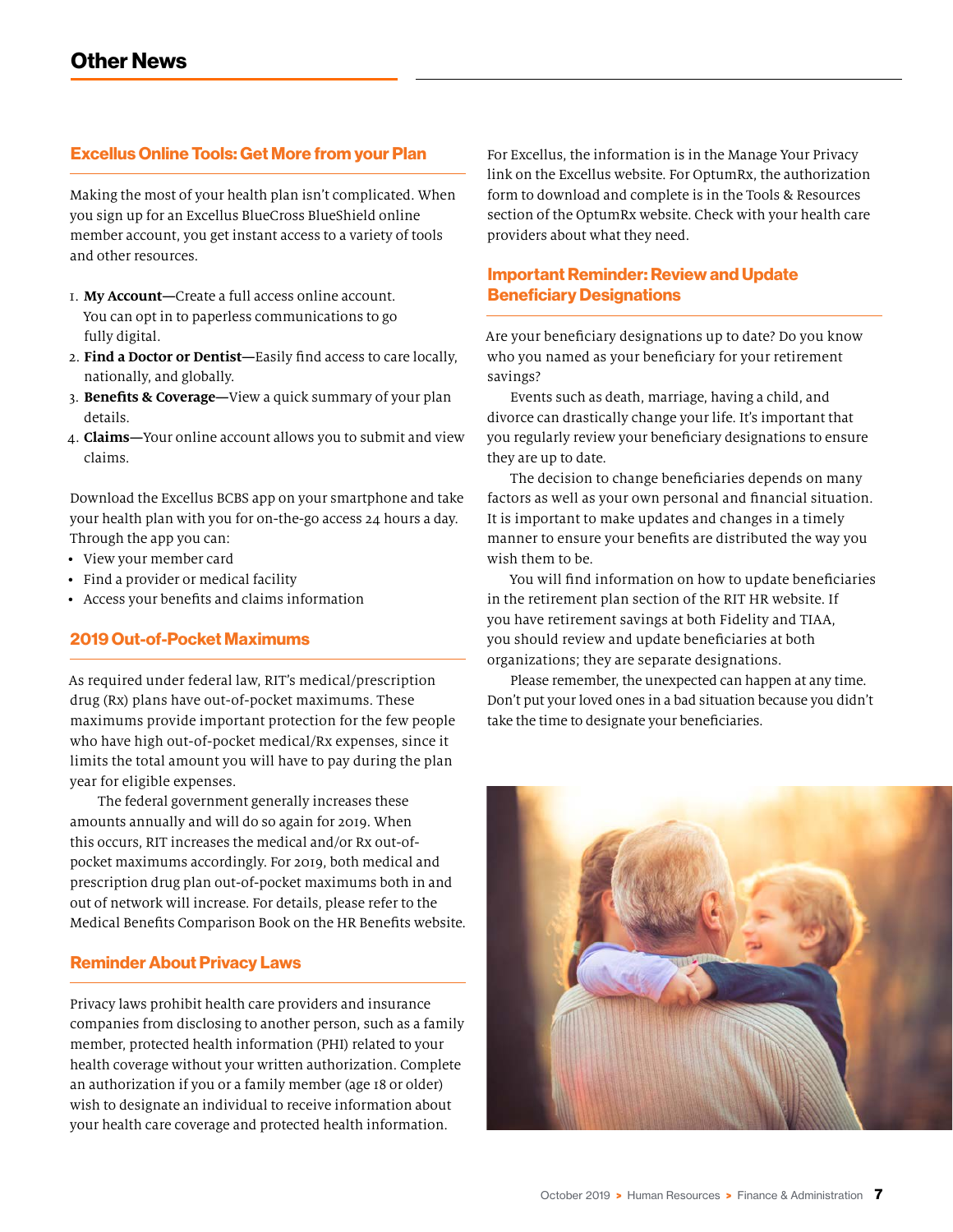#### Other Benefits and RIT Services Available to Employees

We are very fortunate to have a number of other benefits as well as services available to RIT employees right here on campus.

#### Advantage Federal Credit Union

Do your banking without having to leave work! Advantage Federal Credit Union is a full-service branch located in Global Village with five convenient ATMs on campus. The credit union offers a wide range of services for personal banking. In conjunction with RIT's Center for Professional Development (CPD), Advantage FCU offers free financial literacy classes ranging from building credit to buying your first home. For more information call 585-295-5152 or visit www.Advantagefcu.org.

#### Audiology Services

Complete audiological services are offered free of charge to all current RIT employees and students at the Audiology Center within the Communication Studies and Services (CSS) Department at NTID, located on the third floor of Lyndon Baines Johnson Hall (#60). Services include comprehensive hearing tests; selection, fitting, adjustment, troubleshooting of hearing aids, and other assistive listening technology; and cochlear implant mapping and troubleshooting. Hearing aids are available for purchase at competitive prices, as are ear molds, tubes, domes, batteries, and other accessories. The clinic also serves dependents of employees (age 6 and over), NTID alumni, and Osher students for a charge. For more information, contact the Audiology Center at 585-475-6473, audiology@rit.edu, or stop by LBJ-3130.

#### Personal Computer Repair Services at the RIT Digital Den

RIT's Digital Den, now located on campus in Monroe Hall, offers personal

computer repair service for employees and retirees. For questions and details about the plan costs, or to make an appointment with a technician, please visit www.rit.edu/digitalden or call 585-475-2505.

#### Campus Discounts at Barnes & Noble @ RIT and On-Campus Dining Facilities

Employees are entitled to a 10% discount on most items at Barnes & Noble @ RIT upon presentation of a valid faculty/staff ID card. You can also use your RIT ID card as a debit card—called Tiger Bucks—by making deposits to your Tiger Bucks account. With this account, you will receive a 10% discount at all Dining Services facilities when you pay with your ID card. You may add funds to your account as needed or choose the convenience of direct deposit through payroll deduction. You can make a deposit online or enroll online for payroll deduction at the myRIT portal (log in and click on the financial tab). For more information about Tiger Bucks, go to www.rit.edu/tigerbucks.

#### Student Life Center and Better Me Wellness Center

As an RIT employee, you have free access to RIT's recreational facilities in semesters when you are working. This includes the Student Life Center, pool, outdoor tennis courts, running track, and nature trails. The Better Me Wellness Center, located in the southwest corner of the Global Village plaza, is open 24/7 and requires RIT ID card swipe access. You will find a state-of-the-art express fitness room with treadmills, elliptical machines, a bike, leg press, universal gym, and free weights.



#### Wallace Library

There are many services offered through the Wallace Library, including access to e-books, e-journals, streaming videos, databases, books, journals, and DVDs, plus expert assistance by staff. A valid RIT ID card is required to access electronic resources and to check out materials. Go to http://library.rit.edu for more information.

#### Margaret's House

Find on-campus quality care and education for children eight weeks to eight years of age at Margaret's House. Margaret's House serves mainly children of students, staff, and faculty, but is open to families from the surrounding communities.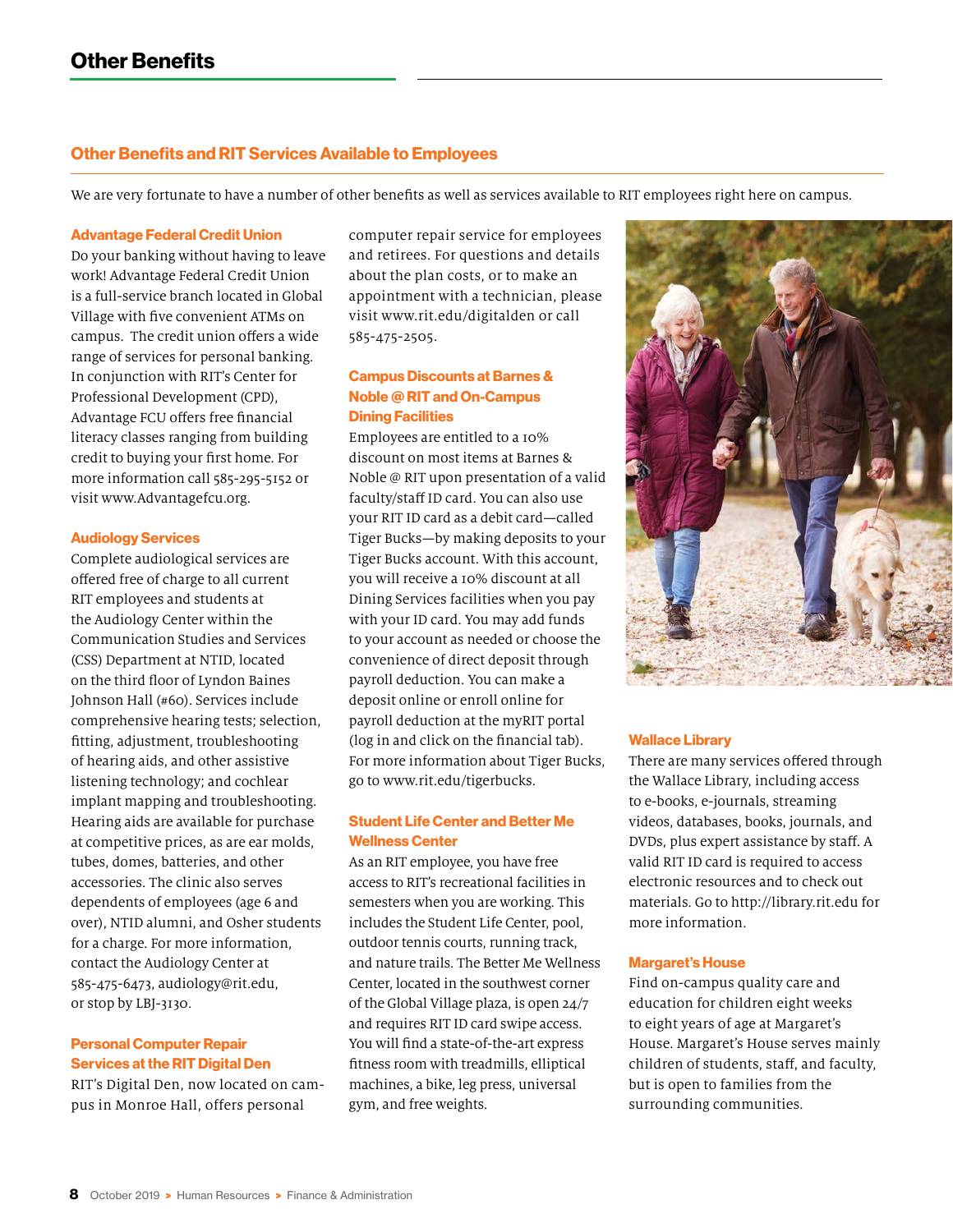## Medical, Vision & Dental Rates And

| <b>Medical, Vision &amp; Dental Rates And</b> |                          | PER PAY PERIOD EMPLOYEE CONTRIBUTION  |                             |  |
|-----------------------------------------------|--------------------------|---------------------------------------|-----------------------------|--|
| <b>Beneflex Contribution Maximums</b>         |                          | <b>ADJUNCT</b><br><b>All Salaries</b> |                             |  |
| Plan                                          | <b>Level of Coverage</b> | <b>EXEMPT</b><br>(24 Deduction)       | Nonexempt<br>(26 Deduction) |  |
| Blue Point2 POS A                             | Individual               | \$215.10                              | \$198.55                    |  |
|                                               | 2 Person                 | \$476.05                              | \$439.43                    |  |
|                                               | Family                   | \$581.66                              | \$417.89                    |  |
|                                               | One Parent Family        | \$510.69                              | \$367.50                    |  |
| Blue Point2 POS B                             | Individual               | \$204.46                              | \$188.73                    |  |
|                                               | 2 Person                 | \$451.05                              | \$416.35                    |  |
|                                               | Family                   | \$552.72                              | \$510.20                    |  |
|                                               | One Parent Family        | \$471.14                              | \$434.89                    |  |
| Blue Point2 POS B                             | Individual               | \$134.74                              | \$124.38                    |  |
| No Drug                                       | 2 Person                 | \$306.61                              | \$283.02                    |  |
|                                               | Family                   | \$374.79                              | \$345.96                    |  |
|                                               | One Parent Family        | \$334.76                              | \$309.01                    |  |
| Blue Point2 POS D                             | Individual               | \$137.94                              | \$127.32                    |  |
|                                               | 2 Person                 | \$313.26                              | \$289.16                    |  |
|                                               | Family                   | \$382.05                              | \$352.66                    |  |
|                                               | One Parent Family        | \$340.77                              | \$314.56                    |  |
| Vision Care Plan                              | Individual               | \$4.82                                | \$4.45                      |  |
|                                               | 2 Person                 | \$9.63                                | \$8.89                      |  |
|                                               | Family                   | \$15.51                               | \$14.31                     |  |
| Dental Plan                                   | Individual               | \$10.19                               | \$9.41                      |  |
| Standard                                      | 2 Person                 | \$23.84                               | \$22.01                     |  |
|                                               | Family                   | \$36.28                               | \$33.49                     |  |
| Dental Plan                                   | Individual               | \$14.50                               | \$13.38                     |  |
| Enhanced                                      | 2 Person                 | \$34.57                               | \$31.91                     |  |
|                                               | Family                   | \$52.85                               | \$48.78                     |  |